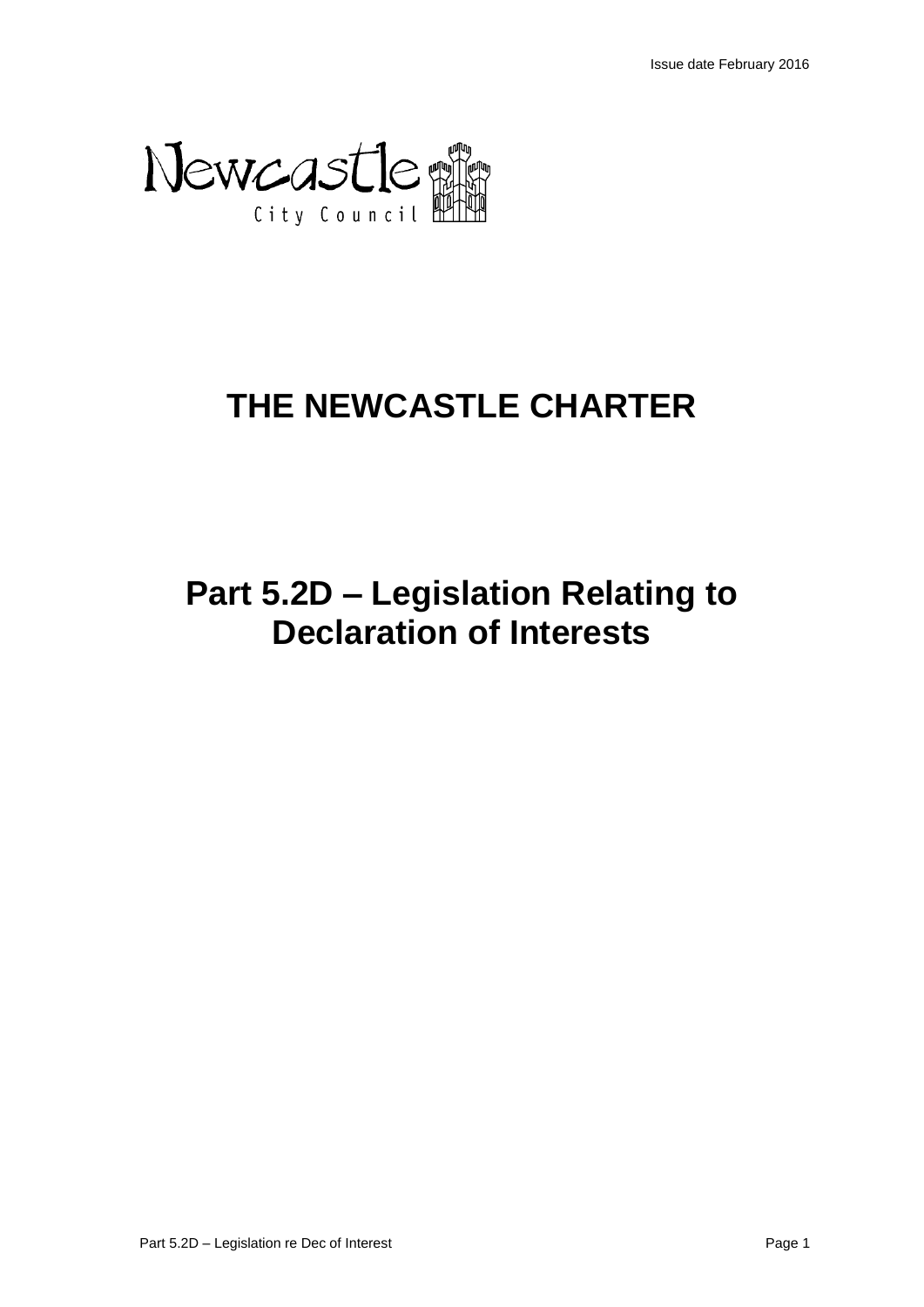## **Notes:-**

**As a result of the implementation of the ethical framework under the Local Government Act 2000, a substantial part of the old legislation relating to the declaration of interests was repealed.**

There remains some residual legislation that imposes obligations on councillors and officers, which may also carry criminal liability. These are set out in this part.

# **Statutory Sources**

See below.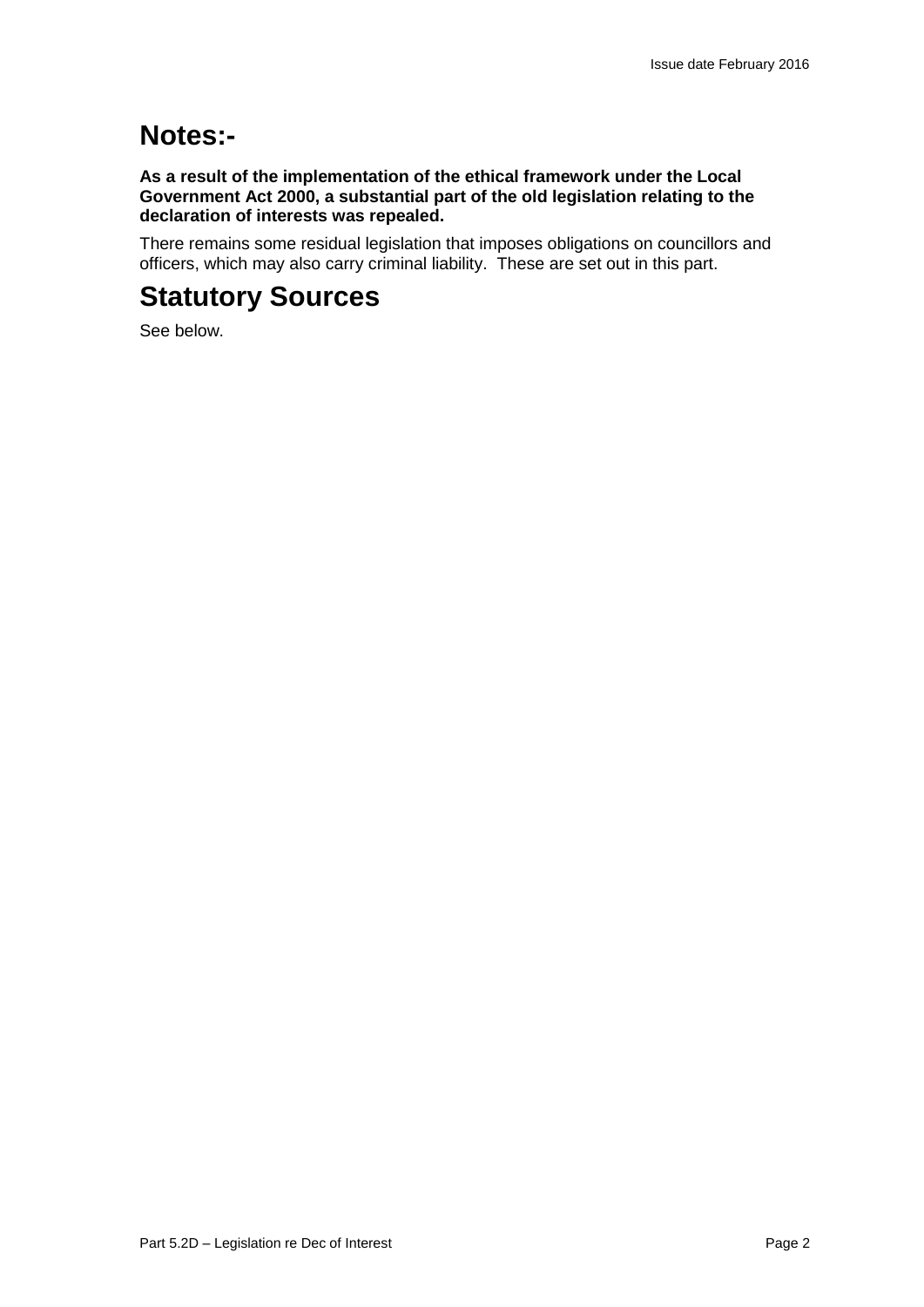# **LEGISLATION RELATING TO DECLARATION OF INTERESTS**

### **CONFLICT OF INTEREST IN STAFF NEGOTIATIONS**

*This provision requires the Council to ensure that members who are in local government employment or certain trade union employment do not participate in staff negotiations.*

#### **LOCAL GOVERNMENT AND HOUSING ACT 1989 - SECTION 12**

#### *Conflict of interest in staff negotiations*

- 12.(1) It shall be the duty of a local authority to secure that, so far as practicable, the interests of that authority in any negotiations with respect to the terms and conditions on which persons in local authority employment hold office or are employed are never represented, whether directly or indirectly by, or by persons who include
	- (a) a person who is both a member of the authority and in such employment;
	- or
	- (b) a person who is both a member of the authority and an official or employee of a trade union whose members include persons in local authority employment.
	- (2) In this section

["member", in relation to a trade union consisting wholly or partly of, or of representatives of, constituent or affiliated organisations, includes a member of any of its constituent or affiliated trade unions;] and

"official" and "trade union" have the same meanings as in [the Trade Union and Labour Relations (Consolidation) Act 1992];

and a person shall be treated for the purposes of this section as in local authority employment if he holds any paid office or employment under a local authority or any such paid office or employment under any other person as, by virtue of section 80(1)(a) of the Local Government Act 1972 or section 31(1)(a) of the Local Government (Scotland) Act 1973, disqualifies him for membership of any authority.

(3) This section shall come into force at the expiry of the period of two months beginning on the day this Act is passed.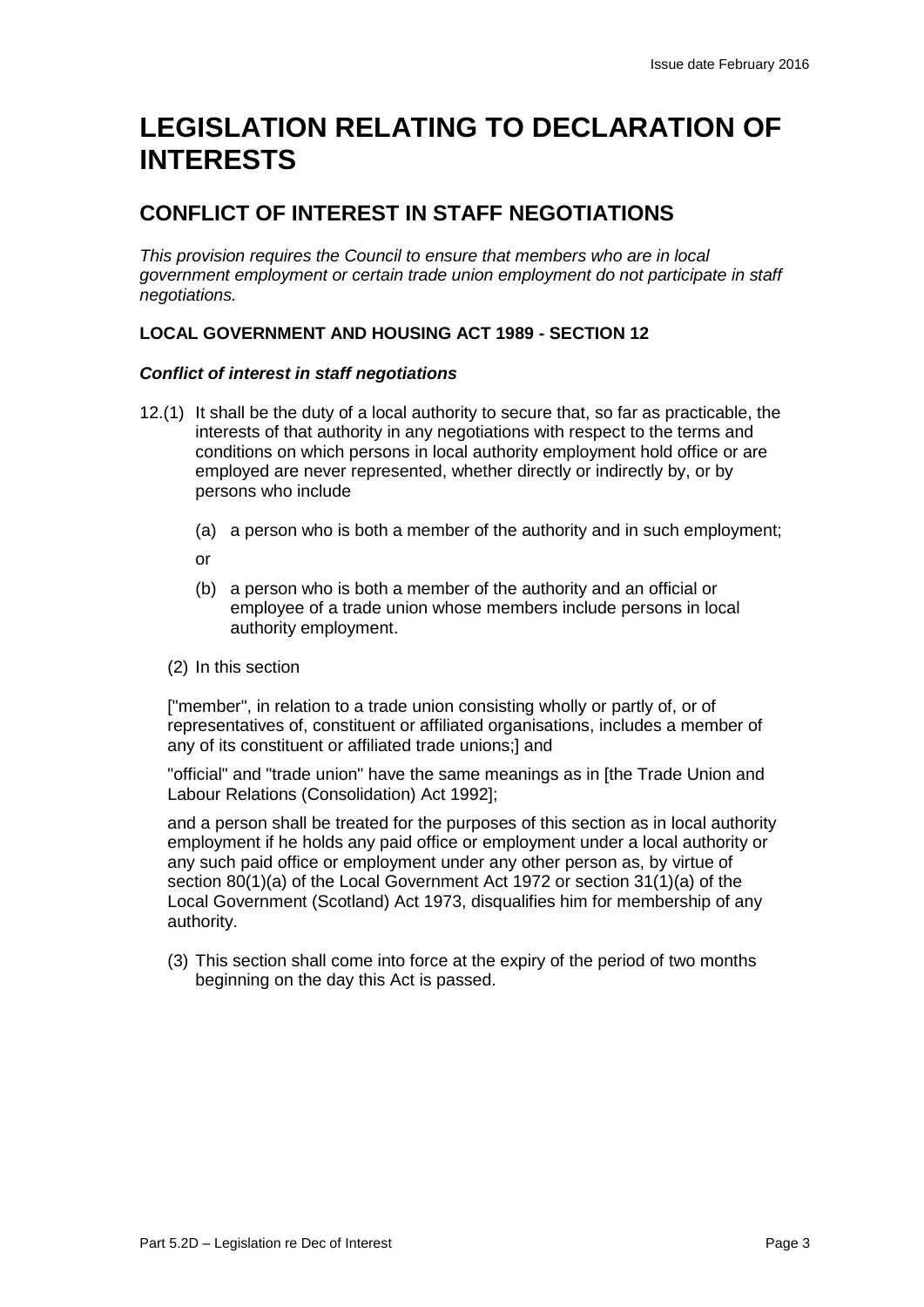### **RESTRICTIONS ON MEMBERS WHO HAVE COUNCIL TAX OR POLL TAX ARREARS**

*This provision applies to members who have council tax or poll tax arrears outstanding for at least two months.*

*Such members are required to disclose the fact at meetings where certain matters connected with council tax and poll tax are discussed and are prohibited from voting on the matter.* 

*It includes calculations relating to the setting of the Council tax and matters that might affect the calculation, administration and enforcement matters.*

*It will be of particular relevance to:-*

- *the two special meetings of the Council in January and March;*
- *members of Cabinet;*
- *members of Regulatory and Appeals Committee when dealing with local tax and revenues;*
- *members of joint authorities when setting precepts.*

*Contravention is a criminal offence*

#### **LOCAL GOVERNMENT FINANCE ACT 1992 - SECTION 106**

#### *Council tax and community charges: restrictions on voting*

- 106. (1) This section applies at any time to a member of a local authority, or a member of a committee of a local authority or of a joint committee of two or more local authorities (including in either case a sub-committee), [or a council manager within the meaning of section 11(4)(b) of the Local Government Act 2000,] if at that time
	- (a) a sum falling within paragraph 1(1)(a) of Schedule 4 to this Act; or
	- (b) a sum falling within paragraph  $1(1)(a)$ , (b), (d) or (ee) of Schedule 4 to the 1988 Act (corresponding provisions with respect to community charges),

has become payable by him and has remained unpaid for at least two months.

(2) Subject to subsection (5) below, if a member [or a council manager] to whom this section applies is present at a meeting of the authority or committee [or in the case of an authority which are operating executive arrangements the executive of that authority or any committee of that executive] at which any of the following matters is the subject of consideration, namely

- (a) any calculation required by Chapter III, IV, 4ZA or IVA of Part I of this Act;
- (b) any recommendation, resolution or other decision which might affect the making of any such calculation; or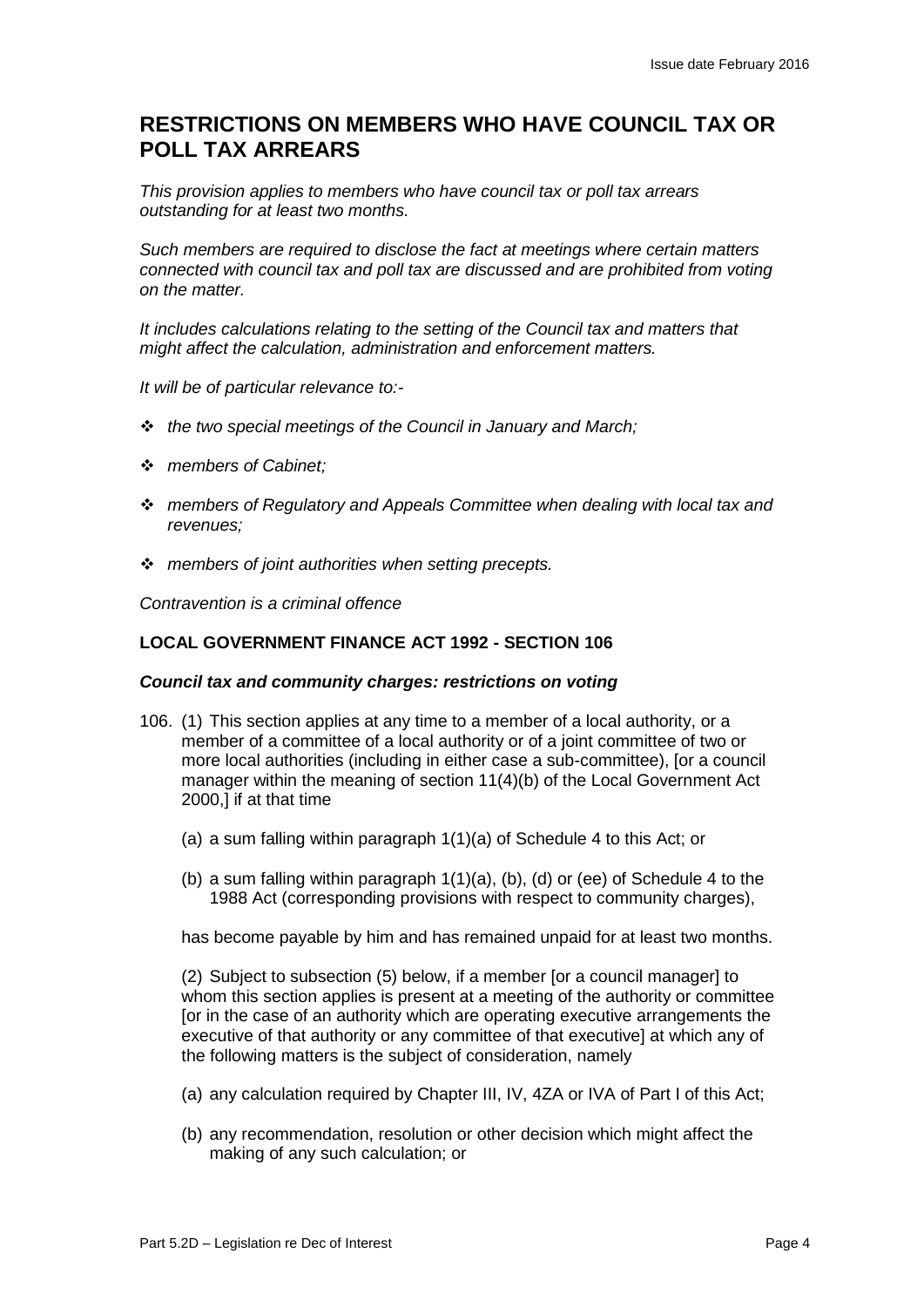(c) the exercise of any functions under Schedules 2 to 4 to this Act or Schedules 2 to 4 to the 1988 Act (corresponding provisions with respect to community charges),

he shall at the meeting and as soon as practicable after its commencement disclose the fact that this section applies to him and shall not vote on any question with respect to the matter.

[ (2A) In the case of an authority which are operating executive arrangements, if or to the extent that any matter listed in paragraphs (a), (b) or (c) of subsection (2) is the responsibility of the executive of that authority, no member of the executive to whom this section applies shall take any action or discharge any function with respect to that matter.]

(3) If a person fails to comply with subsection (2) above, he shall for each offence be liable on summary conviction to a fine not exceeding level 3 on the standard scale <sup>1</sup>, unless he proves that he did not know

(a) that this section applied to him at the time of the meeting; or

(b) that the matter in question was the subject of consideration at the meeting.

(4) A prosecution for an offence under this section shall not be instituted except by or on behalf of the Director of Public Prosecutions.

(5) Subsections (1) to (3) of section 97 of the Local Government Act 1972 (removal or exclusion of liability etc.) shall apply in relation to this section and any disability imposed by it as they apply in relation to section 94 of that Act and any disability imposed by that section.

(6) In this section "local authority" has the same meaning as in sections 94 and 97 of the Local Government Act 1972.

-

<sup>1</sup> Currently £1,000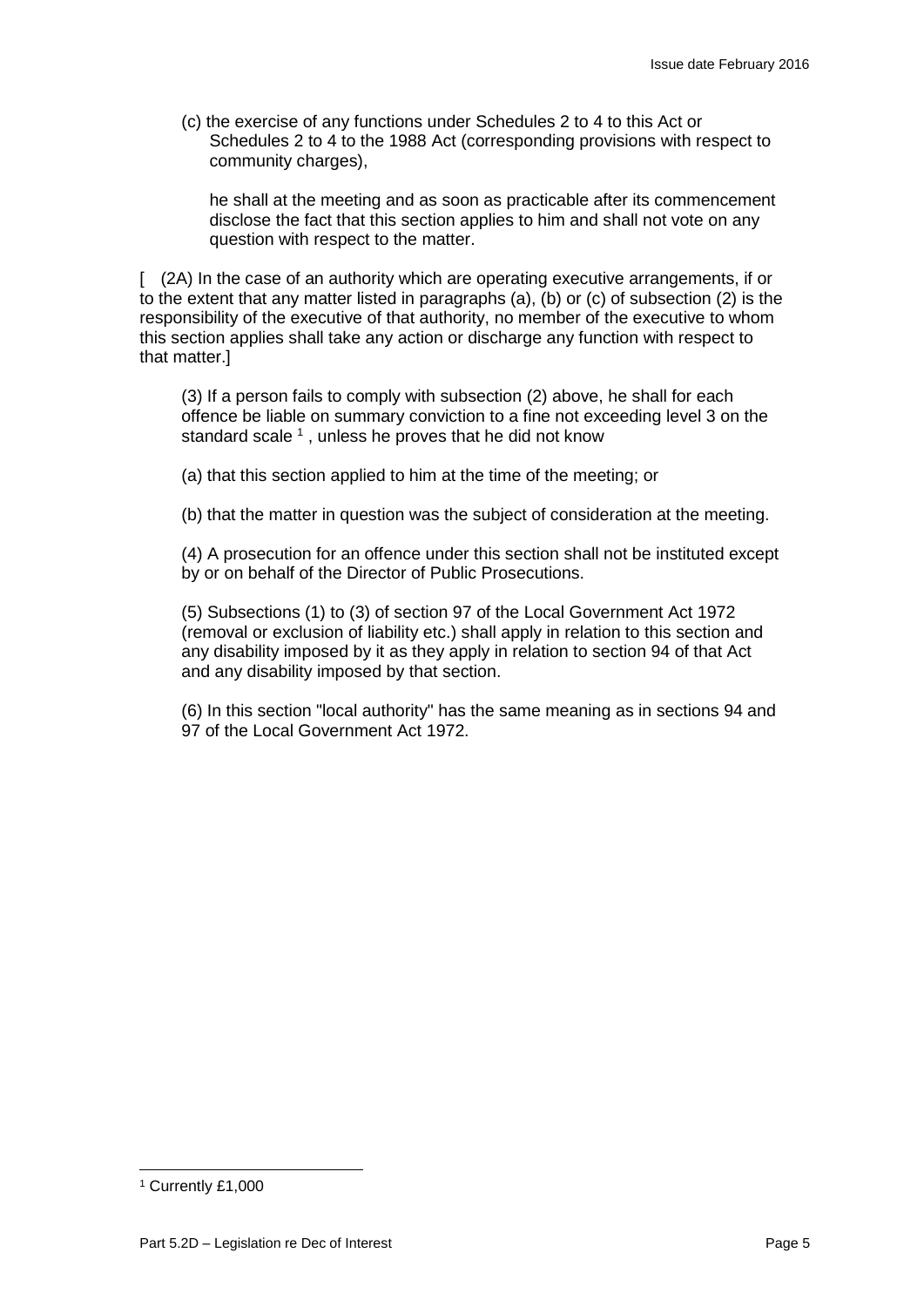## **DIRECTORS OF PUBLIC AIRPORT COMPANIES**

*This provision contains restrictions on participation in discussions on matters involving the Council and public airport companies where a member is a director of a public airport company. Contravention is a criminal offence.*

#### *It applies to Newcastle Airport and to members who are directors or substitute directors of the Airport or any of its subsidiaries or any of the holding companies.*

*Council directors who are also members of Cabinet or Planning Committee should take particular care when airport issues are under discussion.*

#### **AIRPORTS ACT 1986 - SECTION 18**

#### *Disabilities of directors of public airport companies*

18.(1) A director of a public airport company who is paid for acting as such, or who is an employee of the company or of a subsidiary of the company, shall be disqualified for being elected, or being, a member

- (a) where the company's controlling authority is a single principal council, of that council; or
- (b) where the company's controlling authority are a composite authority, of any of the councils who are the constituent councils of that authority.
- (2) Where a director of a public airport company is a member of any such council as is mentioned in subsection (1)(a) or (b) he shall not at any meeting of the council
- (a) take part in the consideration or discussion of any contract or proposed contract between the company or a subsidiary of the company and the council; or
- (b) vote on any question with respect to any contract or proposed contract between the company or a subsidiary of the company and
	- (i) the council, or
	- (ii) (if they are a constituent council), any of the constituent councils,

or with respect to any other matter relating to the activities of the company or such a subsidiary.

(2A) Where a director of a public airport company is a member of the executive of any such council as is mentioned in subsection (1)(a) or (b) above which are operating executive arrangements under Part II of the Local Government Act 2000, he shall not, in the course of the discharge of any function that is the responsibility of that executive, take any action in the consideration, or the making of any decision with respect to—

(a) any contract or proposed contract between the company or a subsidiary of the company and the council; or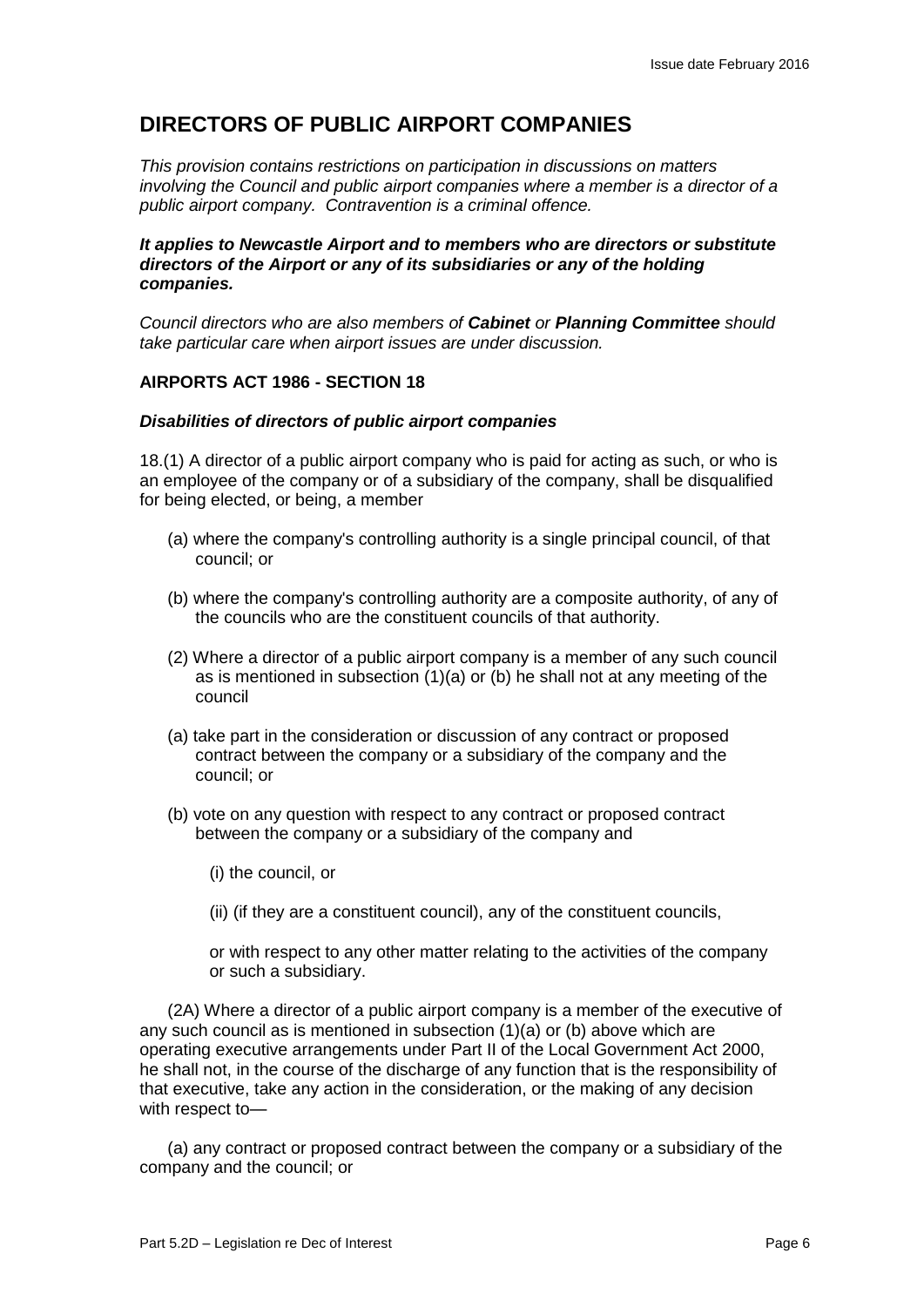(b) any matter relating to the activities of the company or such a subsidiary.

(3) Any person who contravenes paragraph (a) or (b) of subsection (2) [or any person who contravenes subsection (2A)] shall be guilty of an offence and liable on summary conviction to a fine not exceeding the fourth level  $2$  on the standard scale, unless he proves that he did not know that the matter in relation to which the contravention occurred was such a contract or proposed contract as is mentioned in that paragraph or (as the case may be) was a matter otherwise relating to the activities of the company or subsidiary concerned.

(4) A prosecution for an offence under this section shall not, in England and Wales, be instituted except by or on behalf of the Director of Public Prosecutions.

(5) A principal council who are the controlling authority of a public airport company or one of the constituent councils of such an authority may by standing orders provide for the exclusion of a member of the council who is a director of the company from a meeting of the council while there is under consideration by the council

(a) any contract or proposed contract between the company or a subsidiary of the company and the council, or

(b) any other matter relating to the activities of the company or such a subsidiary.

(6) Subsections (2) and (5) above shall apply in relation to members of

(a) a committee of any principal council who are the controlling authority of a public airport company or one of the constituent councils of such an authority, or

(b) a joint committee of two or more local authorities one or more of whom are such a council,

(including, in either case, a sub-committee) as they apply in relation to members of any such council, but with the substitution of references to meetings of any such committee for references to meetings of the council.

(7) This section shall apply in relation to a director of a subsidiary of a public airport company as it applies in relation to a director of such a company.

-

<sup>2</sup> Currently £2,500